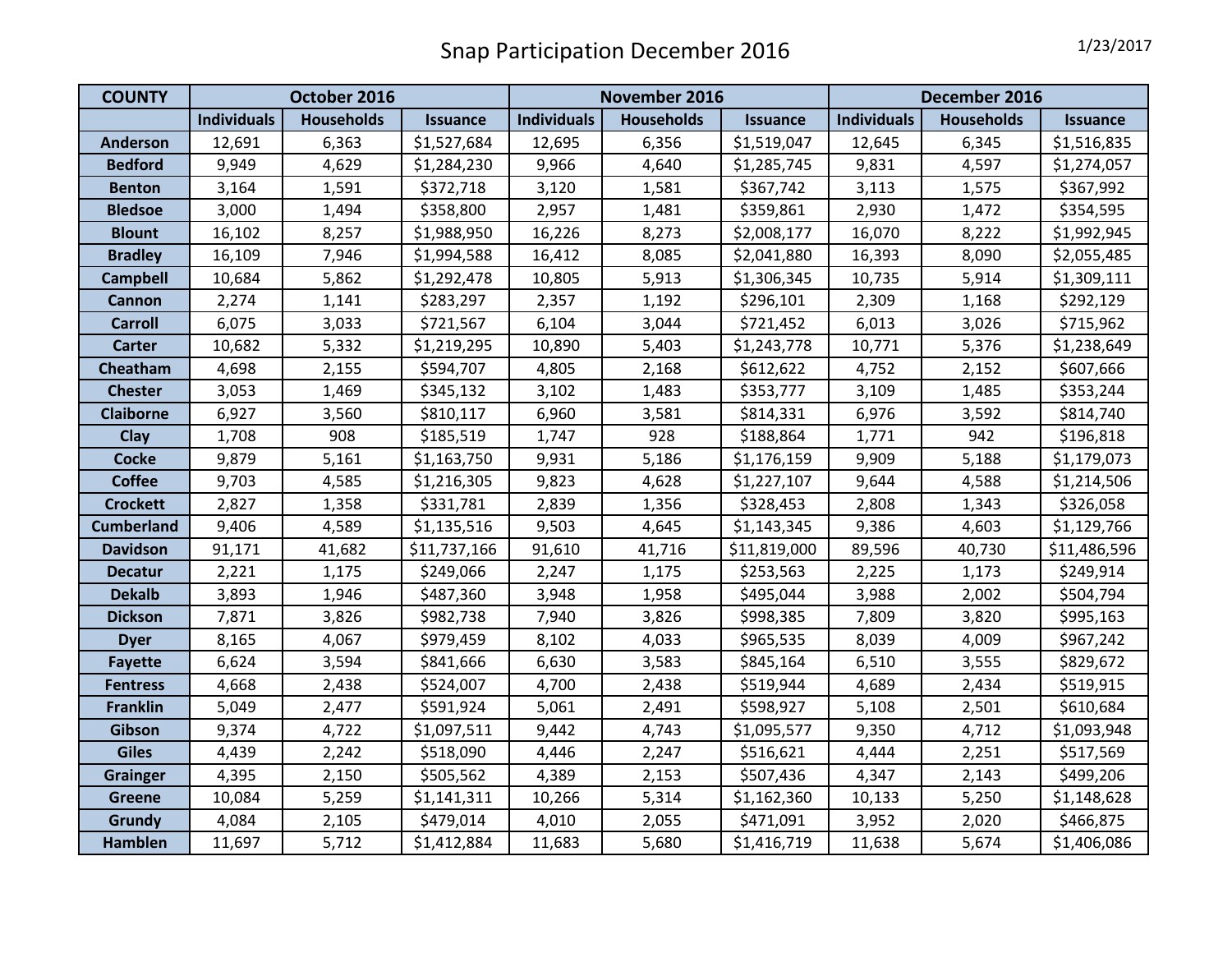|                   | October 2016       |                   |                 | November 2016      |                   |                 | December 2016      |                   |                 |
|-------------------|--------------------|-------------------|-----------------|--------------------|-------------------|-----------------|--------------------|-------------------|-----------------|
| <b>COUNTY</b>     | <b>Individuals</b> | <b>Households</b> | <b>Issuance</b> | <b>Individuals</b> | <b>Households</b> | <b>Issuance</b> | <b>Individuals</b> | <b>Households</b> | <b>Issuance</b> |
| <b>Hamilton</b>   | 51,473             | 26,262            | \$6,664,479     | 51,789             | 26,425            | \$6,688,811     | 51,763             | 26,505            | \$6,703,370     |
| <b>Hancock</b>    | 2,534              | 1,335             | \$291,974       | 2,528              | 1,336             | \$288,030       | 2,510              | 1,334             | \$294,261       |
| <b>Hardeman</b>   | 5,700              | 2,949             | \$686,366       | 5,761              | 2,990             | \$702,556       | 5,702              | 2,968             | \$693,431       |
| <b>Hardin</b>     | 5,910              | 3,067             | \$684,750       | 5,883              | 3,086             | \$681,323       | 5,834              | 3,074             | \$676,892       |
| <b>Hawkins</b>    | 11,111             | 5,418             | \$1,277,392     | 11,220             | 5,444             | \$1,296,697     | 11,227             | 5,472             | \$1,311,945     |
| Haywood           | 4,741              | 2,526             | \$554,982       | 4,803              | 2,564             | \$567,384       | 4,793              | 2,570             | \$563,839       |
| <b>Henderson</b>  | 5,861              | 3,004             | \$699,556       | 5,851              | 3,021             | \$695,335       | 5,867              | 3,000             | \$691,728       |
| <b>Henry</b>      | 6,745              | 3,359             | \$814,518       | 6,874              | 3,389             | \$833,735       | 6,751              | 3,356             | \$806,651       |
| <b>Hickman</b>    | 4,970              | 2,401             | \$606,476       | 4,964              | 2,407             | \$613,138       | 4,953              | 2,394             | \$614,614       |
| <b>Houston</b>    | 1,381              | 663               | \$156,431       | 1,381              | 656               | \$156,458       | 1,377              | 660               | \$157,194       |
| <b>Humphreys</b>  | 2,961              | 1,400             | \$357,602       | 2,981              | 1,428             | \$367,504       | 2,921              | 1,397             | \$357,483       |
| Jackson           | 2,452              | 1,293             | \$288,195       | 2,418              | 1,286             | \$282,929       | 2,433              | 1,278             | \$284,439       |
| <b>Jefferson</b>  | 8,635              | 4,147             | \$1,006,295     | 8,680              | 4,152             | \$1,011,920     | 8,678              | 4,163             | \$1,020,697     |
| Johnson           | 3,723              | 2,065             | \$428,260       | 3,699              | 2,078             | \$429,304       | 3,760              | 2,083             | \$434,203       |
| <b>Knox</b>       | 53,853             | 26,730            | \$6,548,870     | 53,968             | 26,809            | \$6,583,878     | 53,485             | 26,576            | \$6,521,812     |
| Lake              | 1,993              | 1,108             | \$239,031       | 2,036              | 1,119             | \$245,639       | 2,032              | 1,124             | \$245,268       |
| Lauderdale        | 6,853              | 3,466             | \$825,641       | 6,839              | 3,459             | \$824,790       | 6,742              | 3,413             | \$811,720       |
| Lawrence          | 7,376              | 3,525             | \$842,658       | 7,323              | 3,505             | \$839,661       | 7,256              | 3,477             | \$827,666       |
| <b>Lewis</b>      | 2,190              | 1,085             | \$243,954       | 2,139              | 1,063             | \$239,770       | 2,096              | 1,057             | \$235,242       |
| Lincoln           | 5,155              | 2,409             | \$605,958       | 5,175              | 2,438             | \$614,682       | 5,085              | 2,398             | \$610,709       |
| Loudon            | 5,909              | 2,763             | \$704,472       | 5,900              | 2,755             | \$705,970       | 5,909              | 2,765             | \$714,225       |
| <b>Macon</b>      | 5,564              | 2,598             | \$676,611       | 5,597              | 2,620             | \$673,603       | 5,587              | 2,623             | \$681,011       |
| <b>Madison</b>    | 16,943             | 8,456             | \$2,039,028     | 17,091             | 8,531             | \$2,067,220     | 16,901             | 8,439             | \$2,052,030     |
| <b>Marion</b>     | 5,585              | 2,787             | \$699,748       | 5,572              | 2,772             | \$695,535       | 5,500              | 2,763             | \$688,148       |
| <b>Marshall</b>   | 4,560              | 2,137             | \$539,992       | 4,532              | 2,125             | \$537,507       | 4,351              | 2,030             | \$510,454       |
| <b>Maury</b>      | 12,030             | 5,778             | \$1,466,344     | 11,883             | 5,736             | \$1,445,303     | 11,747             | 5,673             | \$1,441,506     |
| <b>Meigs</b>      | 2,630              | 1,312             | \$323,676       | 2,612              | 1,301             | \$320,694       | 2,593              | 1,303             | \$322,023       |
| <b>Monroe</b>     | 9,062              | 4,357             | \$1,066,111     | 9,145              | 4,398             | \$1,077,989     | 9,086              | 4,387             | \$1,066,664     |
| <b>Montgomery</b> | 22,726             | 10,325            | \$2,856,248     | 22,988             | 10,398            | \$2,879,066     | 22,942             | 10,396            | \$2,919,346     |
| <b>Moore</b>      | 554                | 250               | \$63,795        | 561                | 254               | \$63,640        | 565                | 250               | \$65,865        |
| <b>Morgan</b>     | 4,583              | 2,249             | \$553,709       | 4,582              | 2,237             | \$552,959       | 4,560              | 2,229             | \$547,117       |
| <b>McMinn</b>     | 9,214              | 4,555             | \$1,138,766     | 9,339              | 4,586             | \$1,149,882     | 9,296              | 4,575             | \$1,154,531     |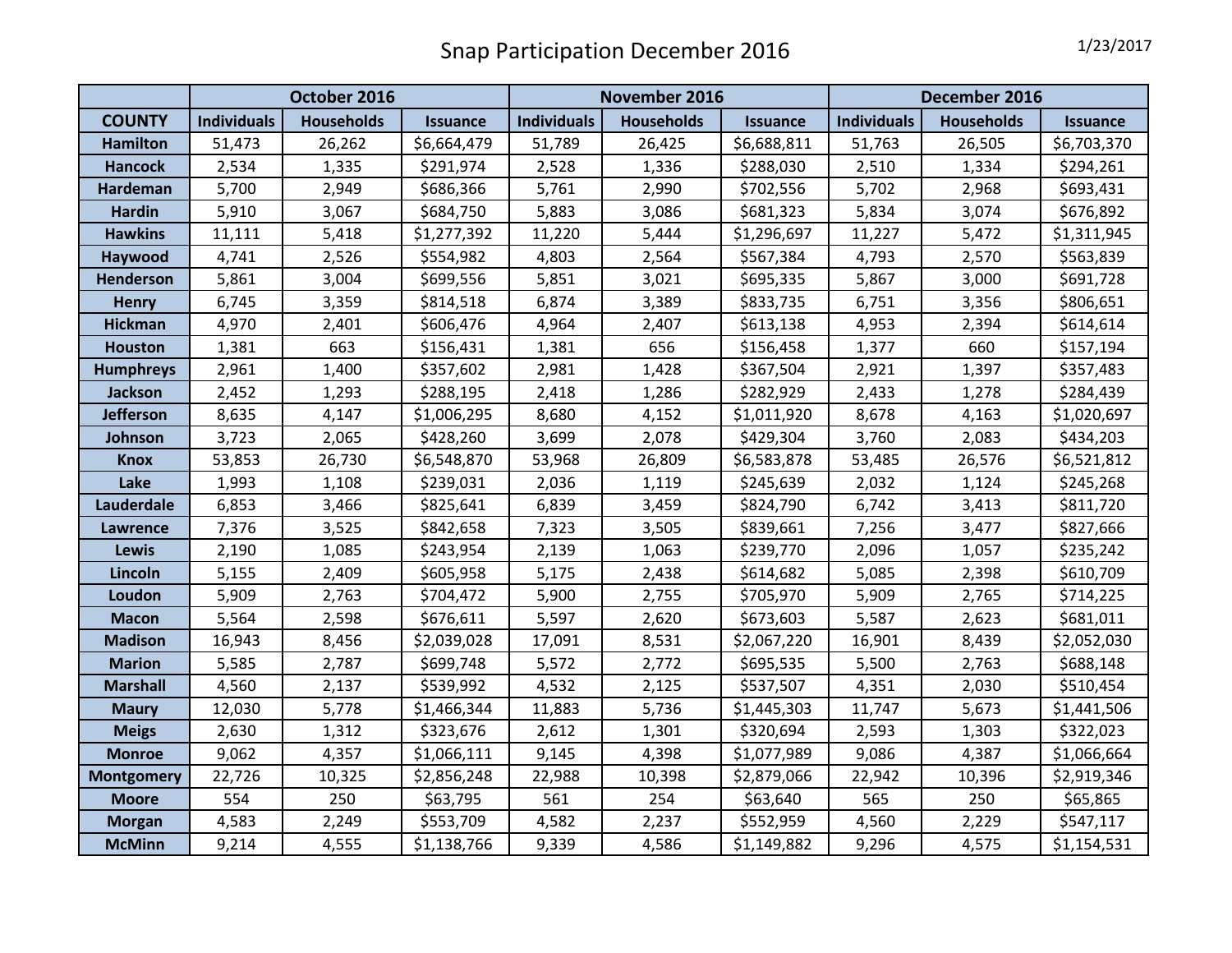| <b>COUNTY</b>     | October 2016       |                   |                 | November 2016      |                   |                 | December 2016      |                   |                 |
|-------------------|--------------------|-------------------|-----------------|--------------------|-------------------|-----------------|--------------------|-------------------|-----------------|
|                   | <b>Individuals</b> | <b>Households</b> | <b>Issuance</b> | <b>Individuals</b> | <b>Households</b> | <b>Issuance</b> | <b>Individuals</b> | <b>Households</b> | <b>Issuance</b> |
| <b>McNairy</b>    | 5,903              | 3,052             | \$681,568       | 5,985              | 3,080             | \$685,638       | 5,944              | 3,064             | \$685,875       |
| <b>Obion</b>      | 6,592              | 3,299             | \$775,857       | 6,650              | 3,333             | \$780,706       | 6,621              | 3,318             | \$784,761       |
| <b>Overton</b>    | 3,702              | 1,933             | \$420,365       | 3,748              | 1,952             | \$417,348       | 3,744              | 1,968             | \$424,637       |
| <b>Perry</b>      | 1,589              | 780               | \$184,271       | 1,590              | 791               | \$187,065       | 1,565              | 774               | \$183,618       |
| <b>Pickett</b>    | 883                | 453               | \$95,234        | 874                | 451               | \$93,672        | 855                | 443               | \$88,752        |
| <b>Polk</b>       | 2,868              | 1,403             | \$325,054       | 2,916              | 1,424             | \$327,790       | 2,978              | 1,451             | \$347,462       |
| <b>Putnam</b>     | 11,549             | 5,745             | \$1,431,004     | 11,581             | 5,745             | \$1,424,703     | 11,628             | 5,745             | \$1,437,243     |
| Rhea              | 6,810              | 3,320             | \$828,253       | 6,985              | 3,409             | \$861,405       | 6,952              | 3,424             | \$872,357       |
| Roane             | 8,548              | 4,264             | \$1,019,363     | 8,551              | 4,252             | \$1,018,898     | 8,654              | 4,307             | \$1,040,927     |
| Robertson         | 9,276              | 4,465             | \$1,193,854     | 9,350              | 4,492             | \$1,204,251     | 9,243              | 4,468             | \$1,196,539     |
| <b>Rutherford</b> | 29,549             | 12,959            | \$3,788,463     | 29,735             | 12,995            | \$3,792,569     | 29,338             | 12,838            | \$3,742,087     |
| <b>Scott</b>      | 6,832              | 3,442             | \$786,761       | 6,908              | 3,474             | \$791,791       | 6,872              | 3,482             | \$793,501       |
| Sequatchie        | 3,239              | 1,589             | \$403,227       | 3,248              | 1,586             | \$405,281       | 3,170              | 1,556             | \$392,916       |
| <b>Sevier</b>     | 12,437             | 5,832             | \$1,418,842     | 12,509             | 5,848             | \$1,429,521     | 12,597             | 5,933             | \$1,459,647     |
| <b>Shelby</b>     | 226,908            | 110,164           | \$30,713,982    | 227,742            | 110,529           | \$31,104,959    | 222,497            | 108,051           | \$30,261,101    |
| <b>Smith</b>      | 3,123              | 1,519             | \$385,016       | 3,143              | 1,522             | \$393,095       | 3,115              | 1,508             | \$387,242       |
| <b>Stewart</b>    | 2,166              | 989               | \$243,280       | 2,209              | 1,002             | \$250,826       | 2,128              | 981               | \$238,654       |
| <b>Sullivan</b>   | 26,303             | 13,156            | \$3,119,413     | 26,443             | 13,202            | \$3,135,087     | 26,382             | 13,163            | \$3,145,279     |
| <b>Sumner</b>     | 17,469             | 7,868             | \$2,187,180     | 17,577             | 7,901             | \$2,201,053     | 17,338             | 7,787             | \$2,162,061     |
| <b>Tipton</b>     | 11,150             | 5,437             | \$1,417,414     | 11,169             | 5,468             | \$1,411,817     | 11,054             | 5,440             | \$1,401,168     |
| <b>Trousdale</b>  | 1,615              | 775               | \$199,804       | 1,596              | 775               | \$196,513       | 1,577              | 763               | \$195,220       |
| <b>Unicoi</b>     | 3,081              | 1,601             | \$344,259       | 3,115              | 1,616             | \$343,850       | 3,106              | 1,597             | \$342,001       |
| <b>Union</b>      | 4,573              | 2,124             | \$526,726       | 4,576              | 2,138             | \$529,317       | 4,521              | 2,117             | \$528,542       |
| <b>Van Buren</b>  | 1,026              | 493               | \$115,316       | 1,010              | 486               | \$114,755       | 994                | 486               | \$112,683       |
| Warren            | 8,159              | 3,913             | \$1,006,781     | 8,239              | 3,939             | \$1,011,884     | 8,230              | 3,946             | \$1,003,629     |
| <b>Washington</b> | 18,344             | 9,718             | \$2,249,828     | 18,450             | 9,739             | \$2,278,151     | 18,278             | 9,707             | \$2,249,037     |
| Wayne             | 2,510              | 1,273             | \$279,968       | 2,471              | 1,258             | \$276,862       | 2,431              | 1,243             | \$272,690       |
| <b>Weakley</b>    | 6,403              | 3,367             | \$763,233       | 6,439              | 3,385             | \$764,688       | 6,315              | 3,318             | \$741,868       |
| <b>White</b>      | 5,076              | 2,432             | \$608,369       | 5,093              | 2,458             | \$602,299       | 5,120              | 2,482             | \$608,274       |
| Williamson        | 5,032              | 2,291             | \$618,945       | 4,977              | 2,249             | \$604,221       | 4,877              | 2,204             | \$589,705       |
| <b>Wilson</b>     | 11,243             | 5,266             | \$1,448,478     | 11,305             | 5,279             | \$1,441,976     | 11,239             | 5,258             | \$1,429,712     |